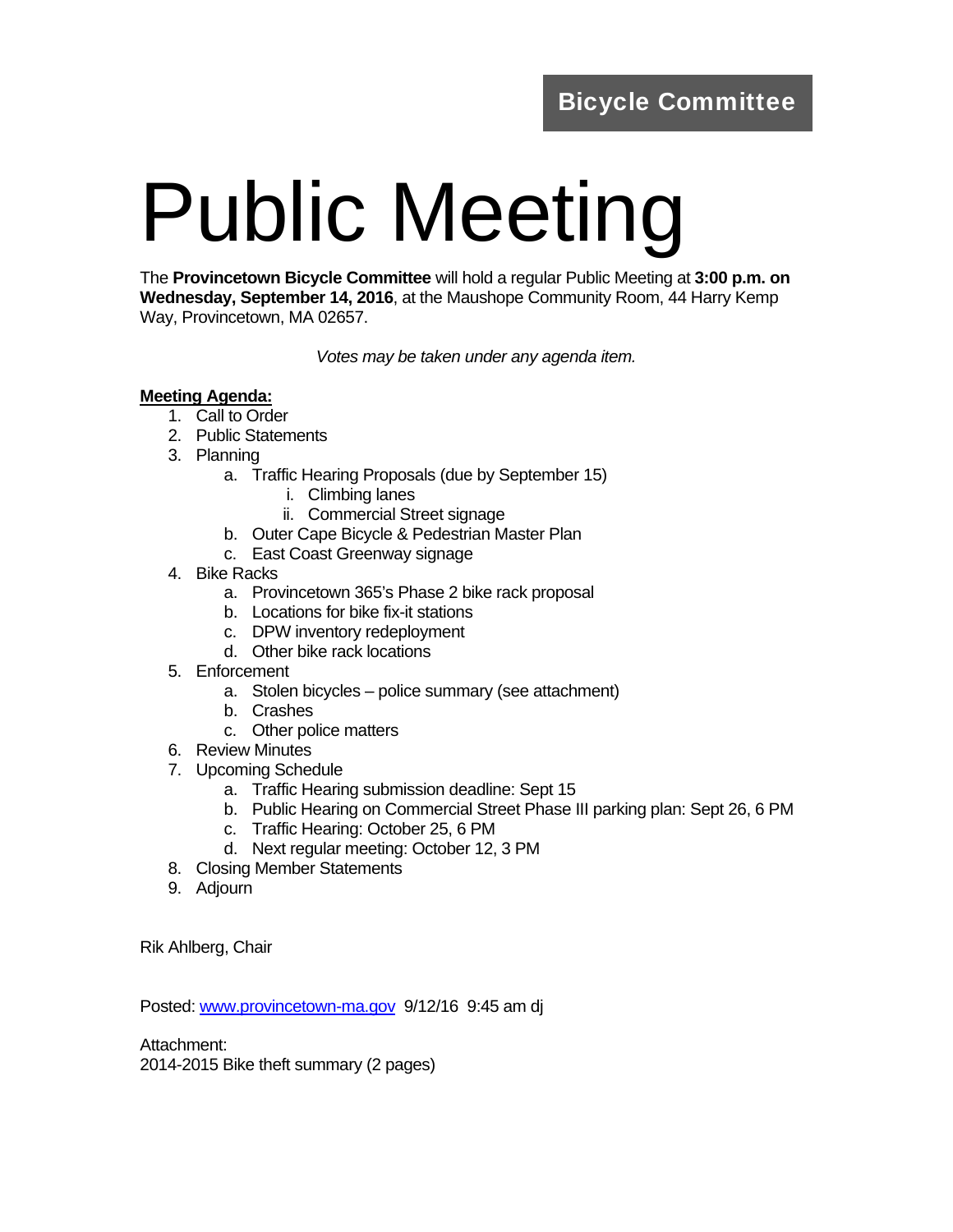From: Kevan Spoor <kspoor@provincetown-ma.gov> Subject: RE: Bike theft locations Date: August 30, 2016 at 1:59:15 PM EDT To: Rik Ahlberg <rikahlberg@mac.com>

Hi Rik,

I did not forget about your request it has just been a very busy summer and this is a pretty labor intensive requesting sifting through various information. Below is the information that I was able to come up for you. These numbers should be as close to accurate as possible.

In 2015 there were approximately 38 bicycles that were reported stolen to the police department. The following is a breakdown of location of the reported thefts of the bicycles:

Commercial St. Center (Johnson St. - Court St.) 16 Commercial St. (all other areas) 10 Other 3 Bradford St. 5 Shankpainter Rd. 4

In 2014 there were approximately 67 bicycles that were reported stolen to the police department. The following is a breakdown of location of the reported thefts of the bicycles:

Commercial St. Center (Johnson St. - Court St.) 41 Commercial St. (all other areas) 14 Other 10 Bradford St. 1 Shankpainter Rd. 1

Hopefully this information will help you. If there is anything else that you need please let me know.

Thanks,

Court Liaison Officer Kevan Spoor Provincetown Police Department 26 Shankpainter Road Provincetown, MA 02657 phone: 508-487-1212 fax: 508-487-4077

DISCLAIMER: This email and any files transmitted with it are confidential, may contain investigatory material and are intended solely for the use of the individual or entity to whom they are addressed. This communication may represent the originator's personal views and opinions, which do not necessarily reflect those of the Provincetown Police Department. If you are not the original recipient or the person responsible for delivering the email to the intended recipient, be advised that you have received this email in error, and that any use, dissemination, forwarding, printing or copying of this email is strictly prohibited. If you received this email in error, please immediately notify the sender.